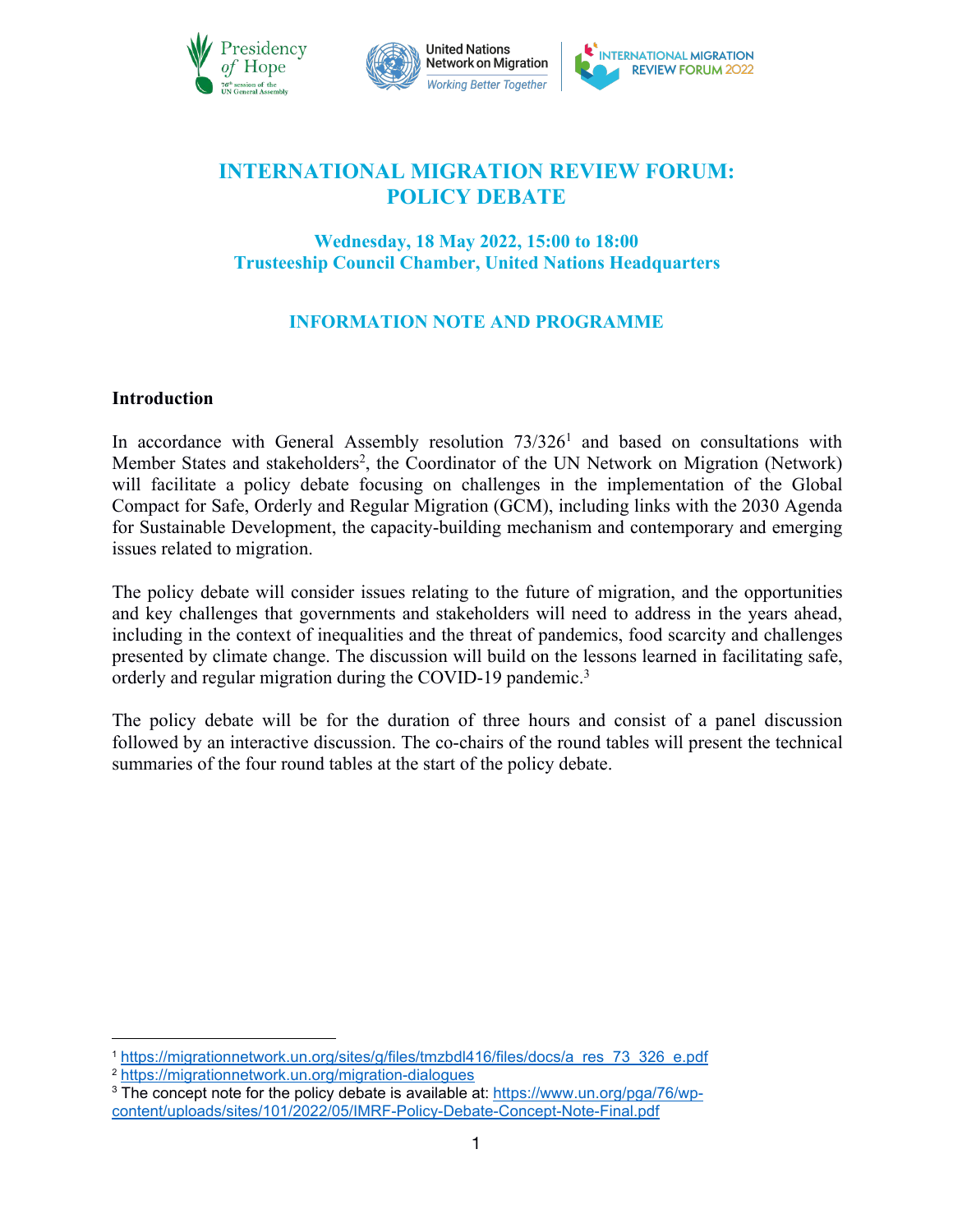

#### **PROGRAMME**

| 15:00 | <b>Opening</b><br>Welcome remarks by Mr. António Vitorino, Director-General of the International<br>Organization for Migration and Coordinator of the United Nations Network on<br>Migration.                                                                                                                                                                                                                      |
|-------|--------------------------------------------------------------------------------------------------------------------------------------------------------------------------------------------------------------------------------------------------------------------------------------------------------------------------------------------------------------------------------------------------------------------|
| 15:05 | Presentation of the technical summaries of the round tables of the IMRF<br>Roundtable 1: Egypt and Germany<br>Roundtable 2: Ecuador and Tajikistan<br>Roundtable 3: Thailand and Portugal<br>Roundtable 4: Azerbaijan and Morocco                                                                                                                                                                                  |
| 15:35 | <b>Context Setting</b><br>Mr. António Vitorino, Director-General of the International Organization for<br>Migration and Coordinator of the United Nations Network on Migration.                                                                                                                                                                                                                                    |
| 15:45 | <b>Panel discussion</b><br>Panellists:<br>1. Professor Dr. Ronald Skeldon, University of Sussex<br>2. Ms. Yvonne Aki-Sawyerr, Mayor of Freetown<br>3. Mr Florencio Venté, Latin America Focal Point, Migration Youth &<br>Children Platform<br>Moderator: Mr. António Vitorino, Director-General of the International<br>Organization for Migration and Coordinator of the United Nations Network on<br>Migration. |
| 16:20 | <b>Interactive discussion</b>                                                                                                                                                                                                                                                                                                                                                                                      |
| 17:50 | <b>Closing</b><br>Remarks by Ms. Catherine M. Russell, Executive Director, UNICEF                                                                                                                                                                                                                                                                                                                                  |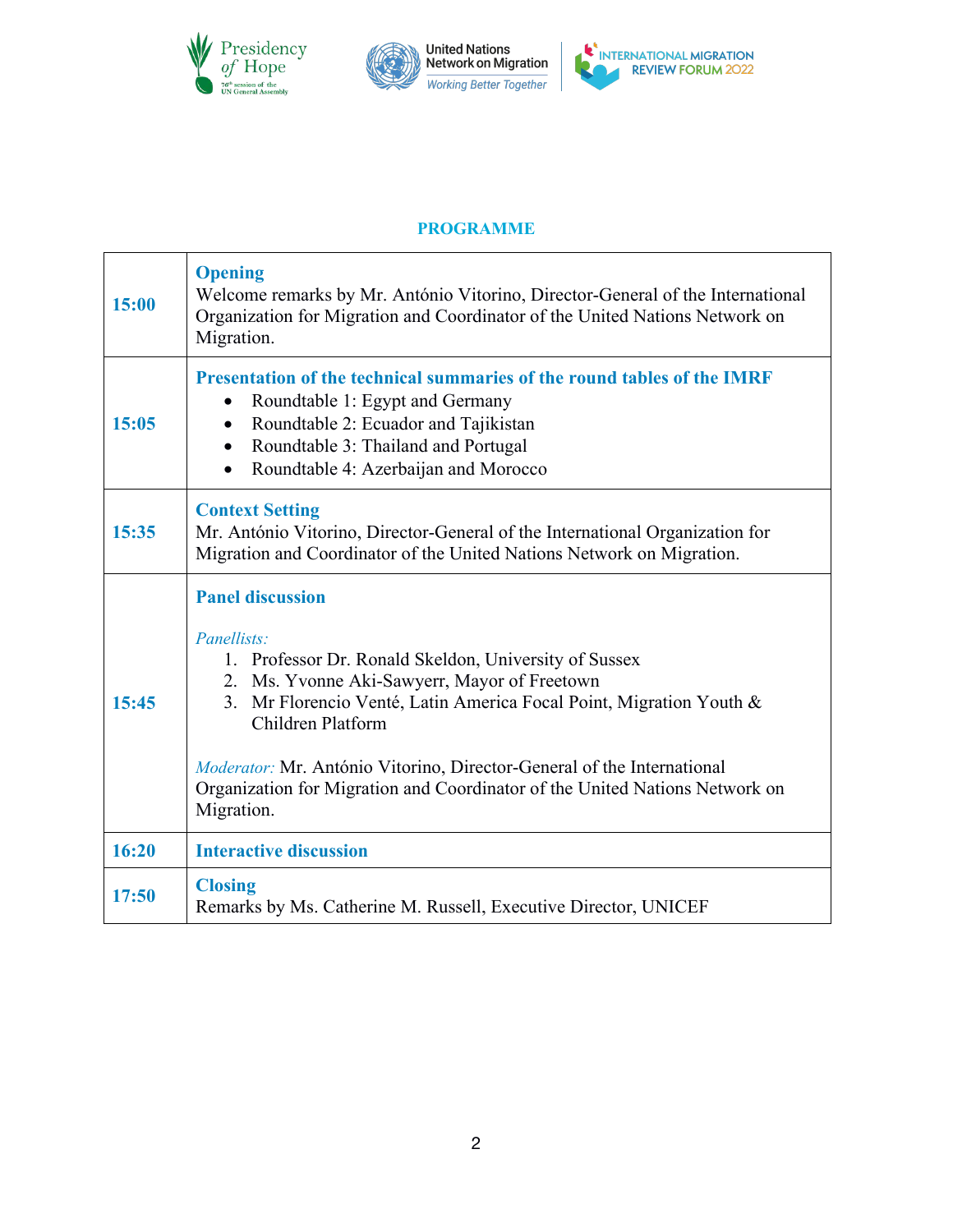



#### **Profiles of Panellists**

#### **Mr. António Vitorino, Director-General of the International Organization for Migration and Coordinator of the United Nations Network on Migration**



António Vitorino was elected as the tenth Director General of the International Organization for Migration by its Member States, taking office on 1 Oct ober 2018. He served as European Commissioner for Justice and Home Affairs, from 1999 to 2004. Prior to joining the European Commission, António Vitorino served as Deputy Prime Minister of Portugal, from 1995 to 1997. His career also includes tenures as Portugal's State Secretary for Parliamentary Affairs (from 1983 to 1985), member of the Government of Macau in charge of Administration and Justice (from 1986 to 1987), member of the Portuguese Parliament (from 1980 to 2007), and member

of the European Parliament (from 1994 to 1995), where he chaired the Civil Liberties and Internal Affairs Committee in charge of Migration, Asylum, Justice and Fundamental Rights. He served as Judge of the Portuguese Constitutional Court from 1989 to 1994. For more than 25 years he served as Assistant Professor and Professor of Constitutional Law, International Human R ights Law, European Union Law on Justice and Home Affairs at the Lisbon Law School and Lisbon Nova University.

#### **Ronald Skeldon, University of Sussex**



Ronald Skeldon is an Emeritus Professor in the Department of Geography, University of Sussex and Professor of Human Geography in the Graduate School of Governance, Maastricht University in the Netherlands. He lives in Nairn, Scotland. After taking a B.Sc. (Hons) in Geography at the University of Glasgow in 1967, he completed an M.A. and a Ph.D. at the University of Toronto, with a dissertation on Migration in a Peasant Society: the Example of Cuzco, Peru. He became a Research Fellow at the New Guinea Research Unit of the Australian National University, later the Papua New Guinea Institute for Applied Social and Economic Research, in Port Moresby and Goroka, 1974-77. He then joined the United Nations, initially as a census adviser in Papua

New Guinea, 1977-79, and later as a population expert based in Bangkok, 1979-82. In 1982, he joined the faculty of the University of Hong Kong, where he remained until 1996, leaving as a Professor of Geography. After four years as an independent consultant based in Bangkok working mainly for international organizations, he joined the University of Sussex in October 2000. His other activities post 2000, have included a secondment to the Department for International Development (DfID) as a Senior Research Fellow and acting as a consultant to many international organizations, including the International Organization for Migration (IOM), the Organization for Economic Co-operation and Development (OECD), the United Nations Population Division. the Bauhinia Foundation Research Centre in Hong Kong and, and the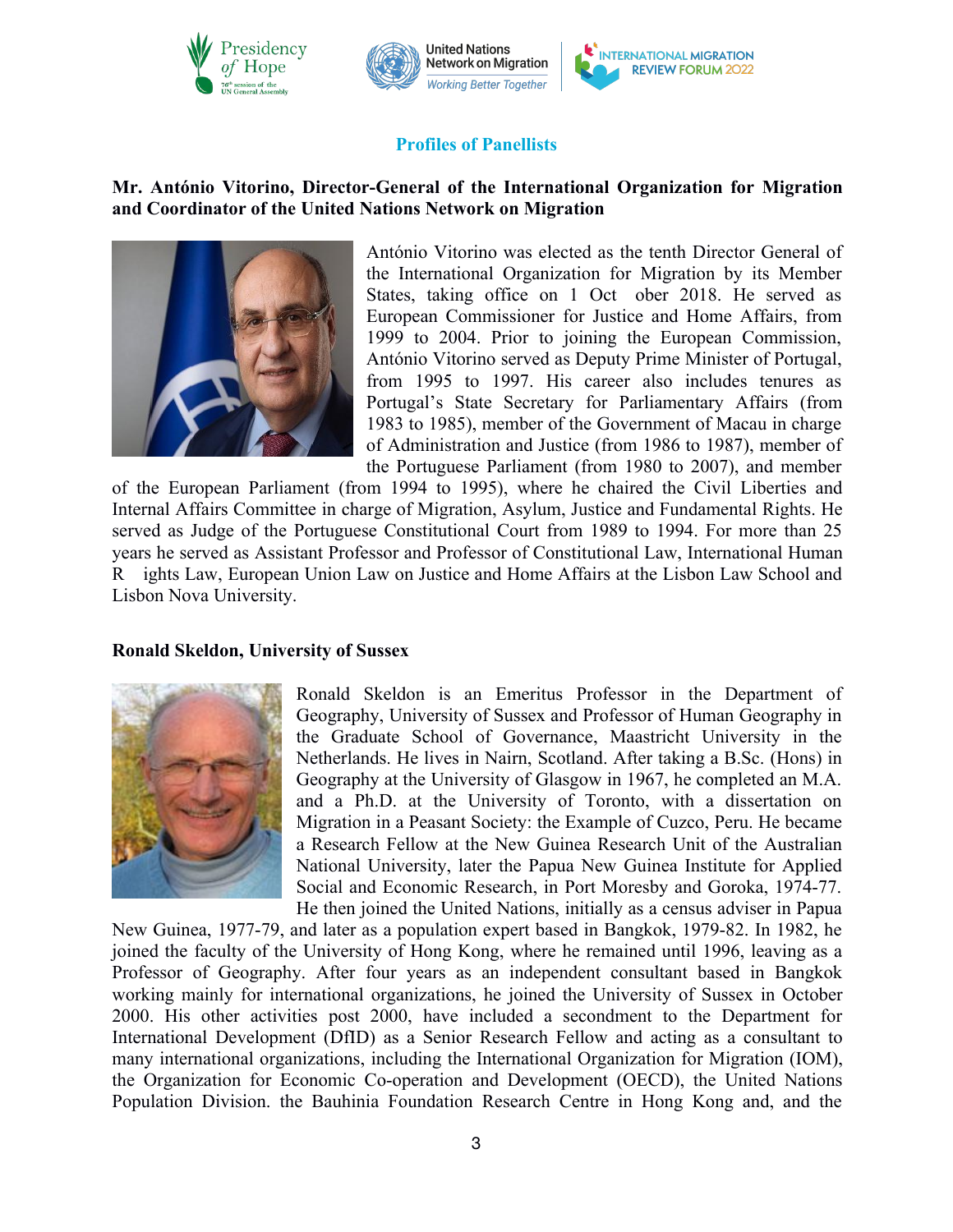





Social Science Research Council of New York. He continues to work as an occasional consultant to the International Centre for Migration and Policy Development (ICMPD) in Azerbaijan and Georgia and the Joint Research Centre of the EU in Brussels.

## **Yvonne Aki-Sawyerr, Mayor, Freetown City Council, Sierra Leone; Founding Member, Mayors Migration Council Leadership Board.**



Mayor Aki-Sawyerr was sworn in as Mayor of Freetown in May 2018 with a vision to #TranformFreetown and improve the lives of Freetown's residents. A finance professional with over 25 years of experience in strategic planning, risk management and project management in the private sector, Mayor Aki-Sawyerr has previously held senior management roles providing consulting services to blue chip clients in the UK financial services industry and raising finance for property developments in the UK and Sierra Leone. She campaigned against the trade in 'blood diamonds' during the civil war and in 1999, she co-founded the Sierra Leone War Trust (SLWT) which continues to support disadvantaged children and young people in

Sierra Leone. She served as Director of Planning at the National Ebola Response Centre and in collaboration with others, she was instrumental in developing and implementing the strategy to end the 2014/2015 Ebola outbreak. Mayor Aki-Sawyerr was featured by Time Magazine in the Time100 Next 2021 List and by the BBC in the BBC 100 Women 2020 List. She is a Vice Chairperson of C40 Cities Global Group Steering Committee and a Founding Member of the Mayors Migration Council Leadership Board. Mayor Aki-Sawyerr is a Chartered Accountant with an MSc in Politics of the World Economy from the London School of Economics and a BSc Hons in Economics from Fourah Bay College. She is married with two children.

## **Florencio Venté: Latin America Focal Point, Migration Youth & Children Platform**



Florencio is a Colombian migrant and social impact entrepreneur residing in Brazil, currently serving as one of the Migration Youth and Children Platform's Latin America Focal points. He is the founder of the Travalinguas project, connecting migrants living in Brazil with local people through cultural and social exchange, in order to combat xenophobia and discrimination. He is also the migrant representative of the local youth council of his city, and a member of the local council of Afro-Colombians, as well as a member of the AfroAmigos movement, raising awareness of anti-discrimination lawsin Colombia. He is a part of the sustainable leadership programme by United People Global, and currently works in efforts to provide affordable water and renewable

energy for the South America and Africa regions. Within MYCP, he has been a key contributor to the GCM National Youth Consultations in the Latin America and Caribbean region.